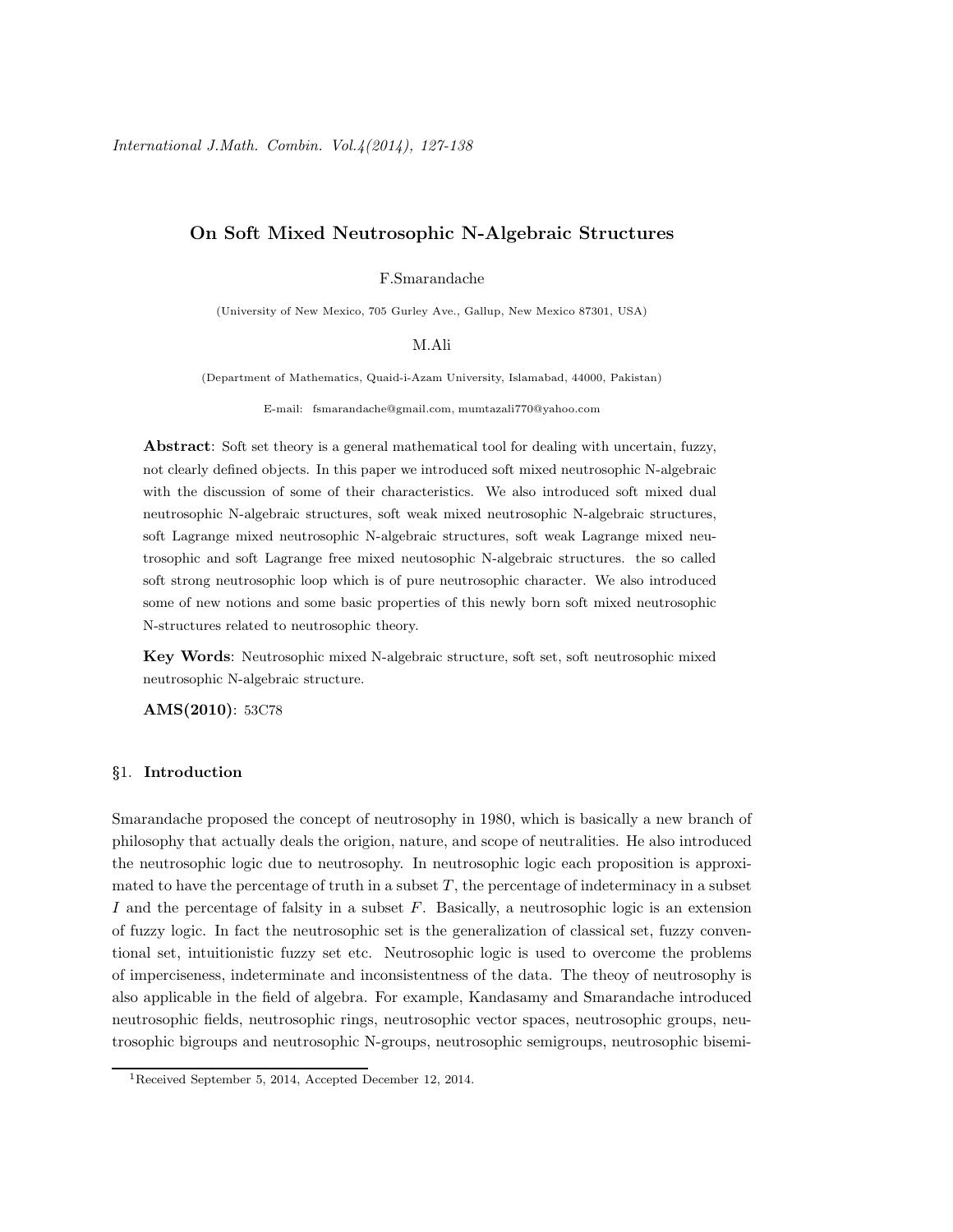groups, and neutrsosophic N-semigroups, neutrosophic loops, nuetrosophic biloops, and neutrosophic N-loops, and so on. Mumtaz ali et.al. introduced nuetosophic LA-semigoups and also give their generalization.

Molodtsov intorduced the theory of soft set. This mathematical tool is free from parameterization inadequacy, syndrome of fuzzy set theory, rough set theory, probability theory and so on. This theory has been applied successfully in many fields such as smoothness of functions, game theory, operation research, Riemann integration, Perron integration, and probability. Recently soft set theory attained much attention of the researchers since its appearance and the work based on several operations of soft set introduced in [5, 6, 7, 8, 10]. Some properties and algebra may be found in [11]. Feng et.al. introduced soft semirings in [9].

In this paper we introduced soft mixed nuetrosophic N-algebraic structures. The organization of this paper is follows. In section one we put the basic concepts about mixed neutrosophic N-algebraic structures and soft sets with some of their operations. In the next sections we introduce soft mixed neutrosophic N-algebraic structures with the construction of some their related theory. At the end we concluded the paper.

#### §2. Basic Concepts

## 2.1 Mixed Neutrosophic N-Algebraic Structures

**Definition** 2.1 Let  $\{M \cup I\} = (M_1 \cup M_2 \cup \cdots \cup M_N, *_1, *_2, \cdots, *_N)\}\$  such that  $N \geq 5$ . Then  $\langle M \cup I \rangle$  is called a mixed neutrosophic N-algebraic structure if

- (1)  $\langle M \cup I \rangle = M_1 \cup M_2 \cup \cdots \cup M_N$ , where each  $M_i$  is a proper subset of  $\langle M \cup I \rangle$  for all i;
- (2) some of  $(M_i, *_i)$  are neutrosophic groups;
- (3) some of  $(M_i, *_i)$  are neutrosophic loops;
- (4) some of  $(M_k, *_k)$  are neutrosophic groupoids;
- (5) some of  $(M_r, *_r)$  are neutrosophic semigroups.

(6) the rest of  $(M_t, *t)$  can be loops or groups or semigroups or groupoids. ('or' not used in the mutually exclusive sense).

**Definition** 2.2 Let  $\{ \langle D \cup I \rangle = (D_1 \cup D_2 \cup \cdots \cup D_N, *_1, *_2, \cdots, *_N) \}$ . Then  $\langle D \cup I \rangle$  is called a mixed dual neutrosophic N-algebraic structure if

- (1)  $\langle D \cup I \rangle = D_1 \cup D_2 \cup \cdots \cup D_N$ , where each  $D_i$  is a proper subset of  $\langle D \cup I \rangle$  for all i;
- (2) some of  $(D_i, *_i)$  are neutrosophic groups;
- (3) some of  $(D_j, *_j)$  are neutrosophic loops;
- (4) some of  $(D_k, *_k)$  are neutrosophic groupoids;
- (5) some of  $(D_r, *_r)$  are neutrosophic semigroups;

(6) the rest of  $(D_t, *t)$  can be loops or groups or semigroups or groupoids. ('or' not used in the mutually exclusive sense).

**Definition** 2.3 Let  $\{W \cup I\} = (W_1 \cup W_2 \cup \cdots \cup W_N, *_1, *_2, \cdots, *_N)\}$ . Then  $\langle W \cup I \rangle$  is called a weak mixed neutrosophic N-algebraic structure if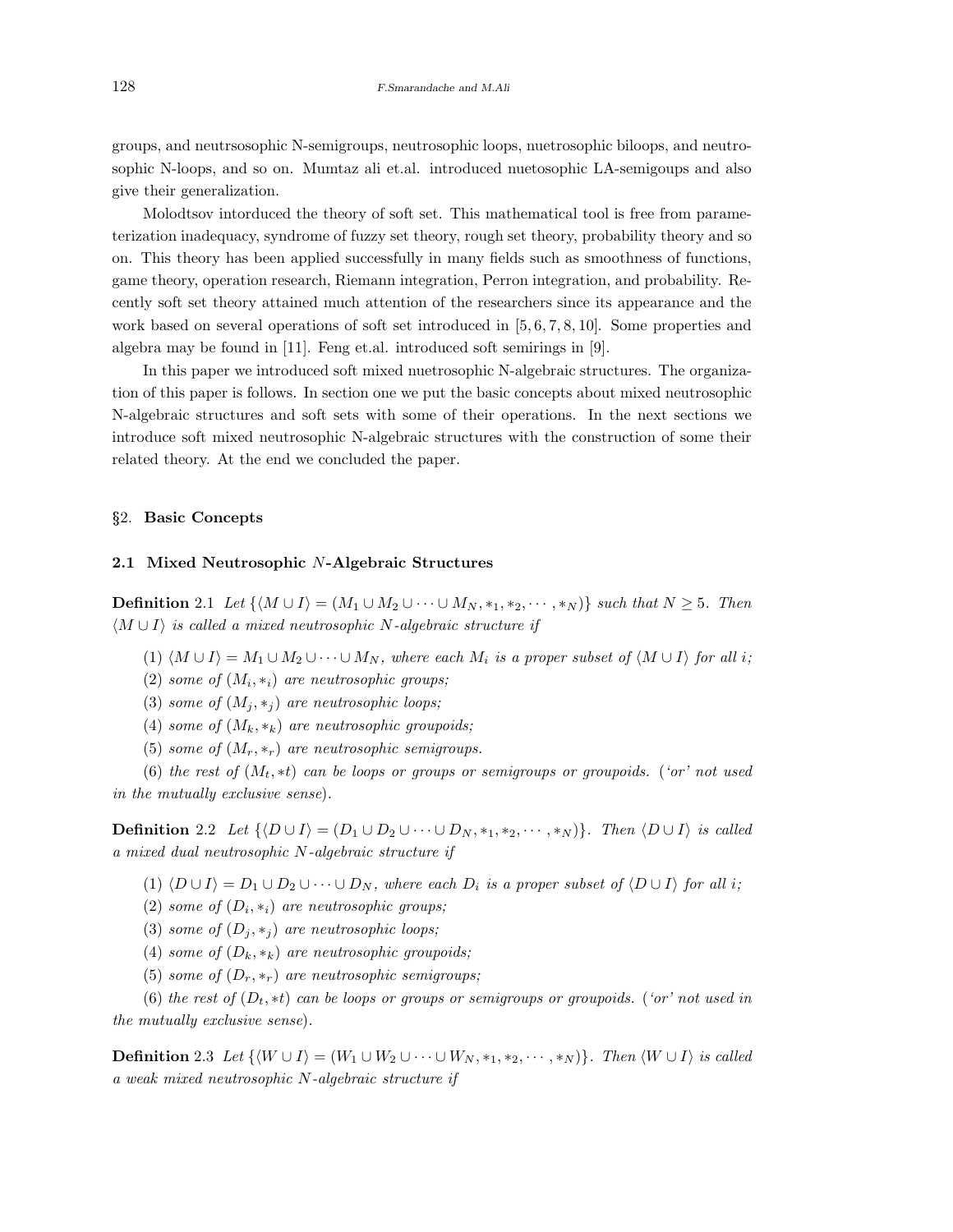- (1)  $\langle W \cup I \rangle = W_1 \cup W_2 \cup ... \cup W_N$ , where each  $W_i$  is a proper subset of  $\langle W \cup I \rangle$  for all i;
- (2) some of  $(W_i, *_i)$  are neutrosophic groups or neutrosophic loops;
- (3) some of  $(W_k, *_k)$  are neutrosophic groupoids or neutrosophic semigroups;

(4) the Rest of  $(W_t, *t)$  can be loops or groups or semigroups or groupoids. i.e in the collection , all the algebraic neutrosophic structures may not be present.

At most 3-algebraic neutrosophic structures are present and at least 2-algebraic neutrosophic structures are present. Rest being non-neutrosophic algebraic structures.

**Definition** 2.4 Let  $\{V \cup I\} = (V_1 \cup V_2 \cup \cdots \cup V_N, *_{1}, *_{2}, \cdots, *_{N})\}$ . Then  $\langle V \cup I \rangle$  is called a weak mixed dual neutrosophic N-algebraic structure if

- (1)  $\langle V \cup I \rangle = V_1 \cup V_2 \cup \cdots \cup V_N$ , where each  $W_i$  is a proper subset of  $\langle V \cup I \rangle$  for all i;
- (2) some of  $(V_i, *_i)$  are neutrosophic groups or neutrosophic loops;
- (3) some of  $(V_k, *_k)$  are neutrosophic groupoids or neutrosophic semigroups;
- (4) the rest of  $(V_t, *t)$  can be loops or groups or semigroups or groupoids.

**Definition** 2.5 Let  $\{M \cup I\} = (M_1 \cup M_2 \cup \cdots \cup M_N, *_1, *_2, \cdots, *_N)\}$  be a neutrosophic Nalgebraic structure. A proper subset  $\{P \cup I\} = (P_1 \cup P_2 \cup \cdots \cup P_N, *_{1}, *_{2}, \cdots, *_{N})\}$ is called a mixed neutrosophic sub N-structure if  $\langle P \cup I \rangle$  is a mixed neutrosophic N-structure under the operation of  $\langle M \cup I \rangle$ .

**Definition** 2.6 Let  $\{W \cup I\} = (W_1 \cup W_2 \cup \cdots \cup W_N, *_{1}, *_{2}, \cdots, *_{N})\}$  be a mixed neutrosophic N-algebraic structure. We call a finite non-empty subset P of  $\langle W \cup I \rangle$  to be a weak mixed deficit neutrosophic sub N-algebraic structure if  $\{P \cup I\} = (P_1 \cup P_2 \cup \cdots \cup P_t, *_1, *_2, \cdots, *_t)\},\$  $1 < t < N$  with  $P_i = P \cap L_k$ ,  $1 \leq i \leq t$ , and  $1 \leq k \leq N$  and some  $P_i$ 's are neutrosophic groups or neutrosophic loops, some  $P'_j$ s are neutrosophic groupoids or neutrosophic semigroups and the rest of  $P'_k$ s are groups or loops or groupoids or semigroups.

**Definition** 2.7 Let  $\{M \cup I\} = (M_1 \cup M_2 \cup \cdots \cup M_N, *_1, *_2, \cdots, *_N)\}$  be a mixed neutrosophic N-algebraic structure of finite order. A proper mixed neutrosophic sub N-structure P of  $\langle M \cup I \rangle$ is called Lagrange mixed neutrosophic sub N-structure if  $o(P)/o \langle M \cup I \rangle$ .

If every mixed neutrosophic sub N-structure of  $\langle M \cup I \rangle$  is a Lagrange mixed neutrosophic sub N-structures. Then  $\langle M \cup I \rangle$  is said to be a Lagrange mixed neutrosophic N-structure.

If some mixed neutrosophic sub N-structure of  $\langle M \cup I \rangle$  are Lagrange mixed neutrosophic sub N-structures. Then  $\langle M \cup I \rangle$  is said to be a weak Lagrange mixed neutrosophic N-structure.

If every mixed neutrosophic sub N-structure of  $\langle M \cup I \rangle$  is not a Lagrange mixed neutrosophic sub N-structures. Then  $\langle M \cup I \rangle$  is said to be a Lagrange free mixed neutrosophic N-structure.

#### 2.2 Soft Sets

Throughout this subsection U refers to an initial universe, E is a set of parameters,  $P(U)$  is the power set of U, and  $A \subset E$ . Molodtsov [12] defined the soft set in the following manner.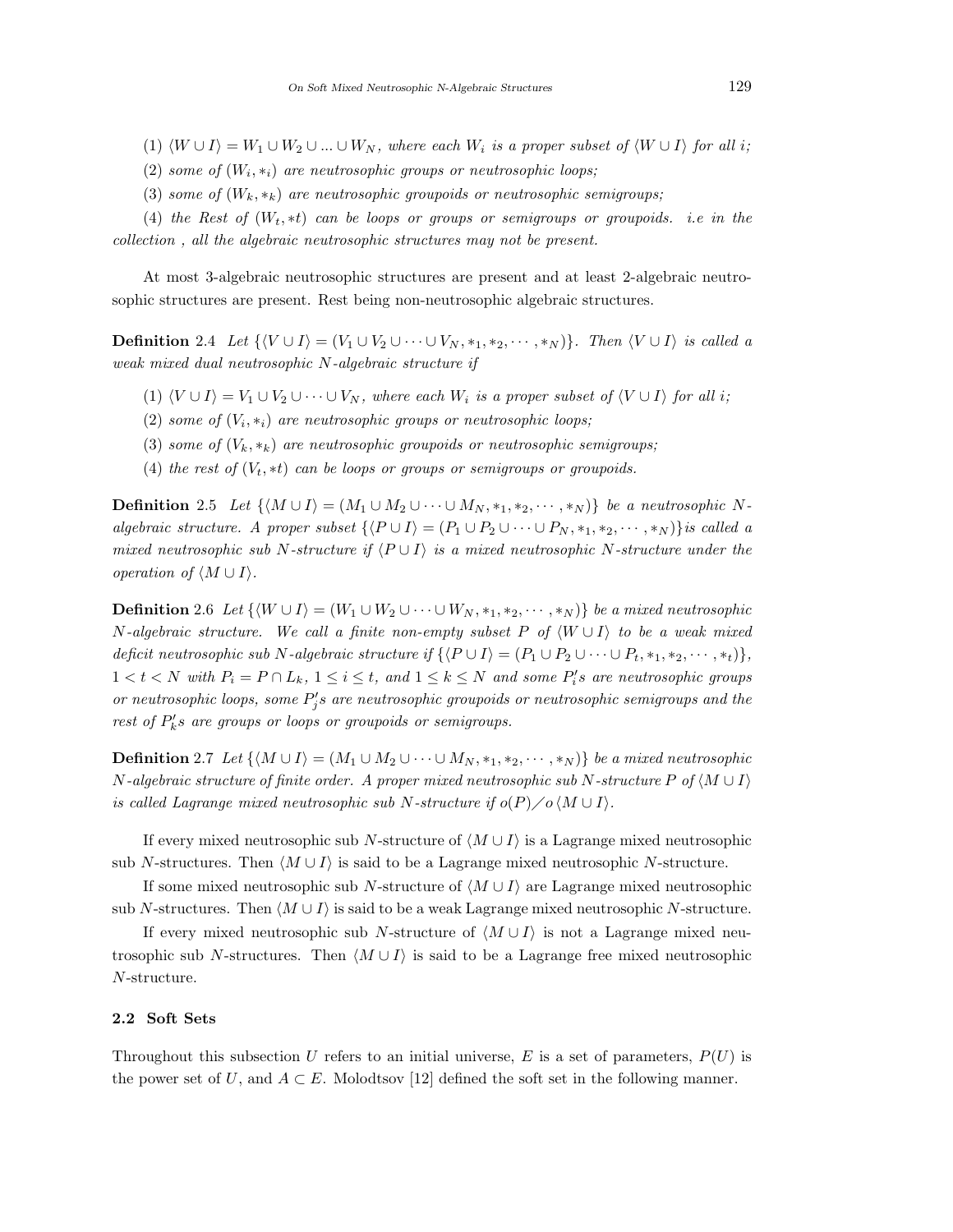**Definition** 2.8 A pair  $(F, A)$  is called a soft set over U where F is a mapping given by F :  $A \longrightarrow P(U)$ .

In other words, a soft set over  $U$  is a parameterized family of subsets of the universe  $U$ . For  $e \in A$ ,  $F(a)$  may be considered as the set of a-elements of the soft set  $(F, A)$ , or as the set of e-approximate elements of the soft set.

**Definition** 2.9 For two soft sets  $(F, A)$  and  $(H, B)$  over U,  $(F, A)$  is called a soft subset of  $(H, B)$  if

- (1)  $A \subseteq B$  and
- (2)  $F(a) \subseteq G(a)$ , for all  $a \in A$ .

This relationship is denoted by  $(F, A) \overset{\sim}{\subset} (H, B)$ . Similarly  $(F, A)$  is called a soft superset of  $(H, B)$  if  $(H, B)$  is a soft subset of  $(F, A)$  which is denoted by  $(F, A) \stackrel{\sim}{\supset} (H, B)$ .

**Definition** 2.10 Two soft sets  $(F, A)$  and  $(H, B)$  over U are called soft equal if  $(F, A)$  is a soft subset of  $(H, B)$  and  $(H, B)$  is a soft subset of  $(F, A)$ .

**Definition** 2.11 (F, A) over U is called an absolute soft set if  $F(a) = U$  for all  $a \in A$  and we denote it by  $\mathcal{F}_U$ .

**Definition** 2.12 Let  $(F, A)$  and  $(G, B)$  be two soft sets over a common universe U such that  $A \cap B \neq \emptyset$ . Then their restricted intersection is denoted by(F, A)  $\cap_R (G, B) = (H, C)$  where  $(H, C)$  is defined as  $H(c) = F(a) \cap G(a)$  for all  $a \in C = A \cap B$ .

**Definition** 2.13 The extended intersection of two soft sets  $(F, A)$  and  $(G, B)$  over a common universe U is the soft set  $(H, C)$ , where  $C = A \cup B$ , and for all  $a \in C$ ,  $H(a)$  is defined as

$$
H(a) = \begin{cases} F(a) & \text{if } a \in A - B \\ G(a) & \text{if } a \in B - A \\ F(a) \cap G(a) & \text{if } a \in A \cap B. \end{cases}
$$

We write  $(F, A) \cap_{\varepsilon} (G, B) = (H, C)$ .

**Definition** 2.14 The restricted union of two soft sets  $(F, A)$  and  $(G, B)$  over a common universe U is the soft set  $(H, C)$ , where  $C = A \cup B$ , and for all  $a \in C$ ,  $H(a)$  is defined as the soft set  $(H, C) = (F, A) \cup_R (G, B)$  where  $C = A \cap B$  and  $H(a) = F(a) \cup G(a)$  for all  $a \in C$ .

**Definition** 2.15 The extended union of two soft sets  $(F, A)$  and  $(G, B)$  over a common universe U is the soft set  $(H, C)$ , where  $C = A \cup B$ , and for all  $a \in C$ ,  $H(a)$  is defined as

$$
H(a) = \begin{cases} F(a) & \text{if } a \in A - B \\ G(a) & \text{if } a \in B - A \\ F(a) \cup G(a) & \text{if } a \in A \cap B. \end{cases}
$$

We write  $(F, A) \cup_{\varepsilon} (G, B) = (H, C)$ .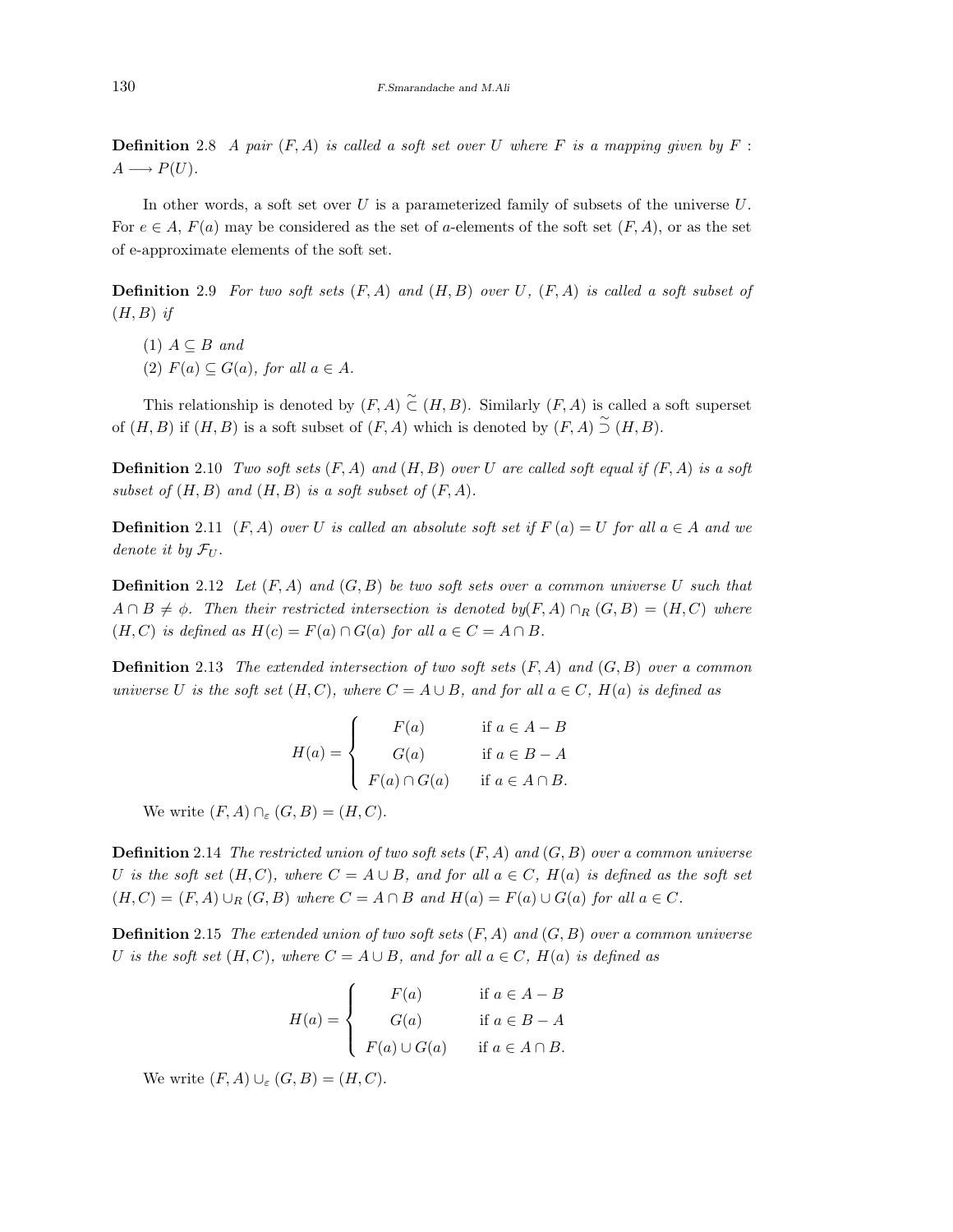#### §3. Soft Mixed Neutrosophic N-Algebraic Structures

**Definition** 3.1 Let  $\langle M \cup I \rangle$  be a mixed neutrosophic N-algebraic structure and let  $(F, A)$  be a soft set over  $\langle M \cup I \rangle$ . Then  $(F, A)$  is called a soft mixed neutrosophic N-algebraic structure if and only if  $F(a)$  is a mixed neutrosophic sub N-algebraic structure of  $\langle M \cup I \rangle$  for all  $a \in A$ .

**Example** 3.1 Let  $\{M \cup I\} = M_1 \cup M_2 \cup M_3 \cup M_4 \cup M_5, *_1, *_2, \cdots, *_5\}$  be a mixed neutosophic 5-structure, where

 $M_1 = \langle \mathbb{Z}_3 \cup I \rangle$ , a neutrosophic group under multiplication mod3,  $M_2 = \langle \mathbb{Z}_6 \cup I \rangle$ , a neutrosophic semigroup under multiplication mod6,  $M_3 = \{0, 1, 2, 3, I, 2I, 3I\}$ , a neutrosophic groupoid under multiplication mod4,  $M_4 = S_3$ , and  $M_5 = \{Z_{10}, \text{ a semigroup under multiplication mod }10\}.$ 

Let  $A = \{a_1, a_2, a_3\} \subset E$  be a set of parameters and let  $(F, A)$  be a soft set over  $\langle M \cup I \rangle$ , where

> $F(a_1) = \{1, I\} \cup \{0, 3, 3I\} \cup \{0, 2, 2I\} \cup A_3 \cup \{0, 2, 4, 6, 8\},\$  $F(a_2) = \{2, I\} \cup \{0, 2, 4, 2I, 4I\} \cup \{0, 2, 2I\} \cup A_3 \cup \{0, 5\},$  $F(a_3) = \{1,2\} \cup \{0,3\} \cup \{0,2\} \cup A_3 \cup \{0,2,4,6,8\}.$

Clearly  $(F, A)$  is a soft mixed neutrosophic 5-algebraic structure over  $\langle M \cup I \rangle$ .

**Proposition** 3.1 Let  $(F, A)$  and  $(H, A)$  be two soft mixed neutrosophic N-algebraic structures over  $\langle M \cup I \rangle$ . Then their intersection is again a soft mixed neutrosophic N-algebraic structure over  $\langle M \cup I \rangle$ .

*Proof* The proof is straightforward.  $\square$ 

**Proposition** 3.2 Let  $(F, A)$  and  $(H, B)$  be two soft mixed neutrosophic N-algebraic structures over  $\langle M \cup I \rangle$ . If  $A \cap B = \phi$ , then  $(F, A) \cap (H, B)$  is a soft mixed neutrosophic N-algebraic structure over  $\langle M \cup I \rangle$ .

*Proof* The proof is straightforward.  $\square$ 

**Proposition** 3.3 Let  $(F, A)$  and  $(H, B)$  be two soft mixed neutrosophic N-algebraic structure over  $\langle M \cup I \rangle$ . Then

(1) their extended intersection is a soft mixed neutrosophic N-algebraic structure over  $\langle M \cup I \rangle$ ;

(2) their restricted intersection is a soft mixed neutrosophic N-algebraic structure over  $\langle M \cup I \rangle$ ;

(3) their AND operation is a soft mixed neutrosophic N-algebraic structure over  $\langle M \cup I \rangle$ .

**Remark** 3.1 Let  $(F, A)$  and  $(H, B)$  be two soft mixed neutrosophic N-algebraic structure over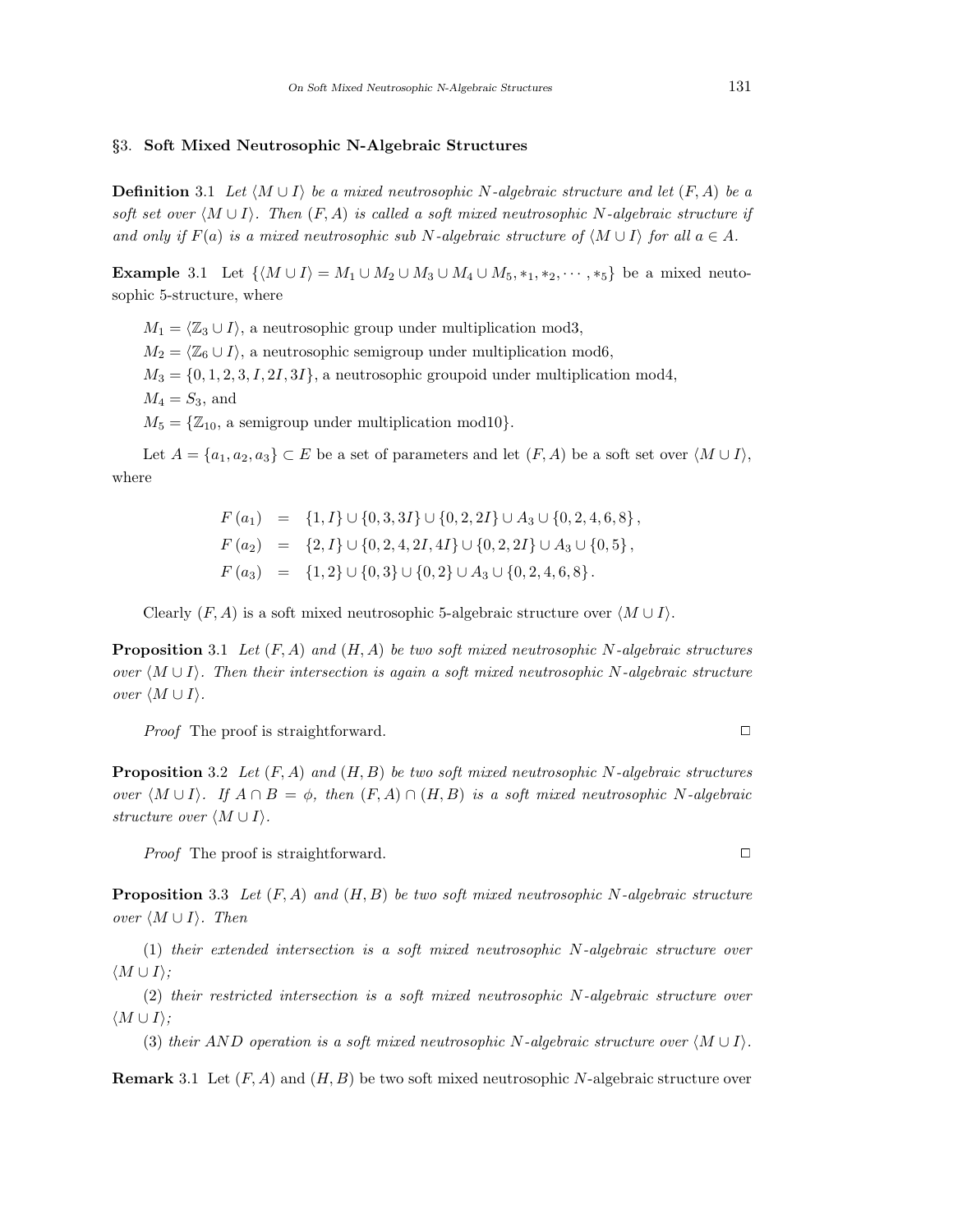$\langle M \cup I \rangle$ . Then

(1) their restricted union may not be a soft mixed neutrosophic N-algebraic structure over  $\langle M \cup I \rangle$ .

(2) their extended union may not be a soft mixed neutrosophic N-algebraic structure over  $\langle M \cup I \rangle$ .

(3) their OR operation may not be a soft mixed neutrosophic N-algebraic structure over  $\langle M \cup I \rangle$ .

To establish the above remark, see the following example.

**Example** 3.2 Let  $\{M \cup I\} = M_1 \cup M_2 \cup M_3 \cup M_4 \cup M_5, *_1, *_2, \cdots, *_5\}$  be a mixed neutosophic 5-structure, where

 $M_1 = \langle \mathbb{Z}_3 \cup I \rangle$ , a neutrosophic group under multiplication mod3,

 $M_2 = \langle \mathbb{Z}_6 \cup I \rangle$ , a neutrosophic semigroup under multiplication mod6,

 $M_3 = \{0, 1, 2, 3, I, 2I, 3I\}$ , a neutrosophic groupoid under multiplication mod4,

 $M_4 = S_3$ , and

 $M_5 = \{Z_{10}, \text{ a semigroup under multiplication mod }10\}.$ 

Let  $A = \{a_1, a_2, a_3\} \subset E$  be a set of parameters and let  $(F, A)$  be a soft set over  $\langle M \cup I \rangle$ , where

$$
F(a_1) = \{1, I\} \cup \{0, 3, 3I\} \cup \{0, 2, 2I\} \cup A_3 \cup \{0, 2, 4, 6, 8\},
$$
  
\n
$$
F(a_2) = \{2, I\} \cup \{0, 2, 4, 2I, 4I\} \cup \{0, 2, 2I\} \cup A_3 \cup \{0, 5\},
$$
  
\n
$$
F(a_3) = \{1, 2\} \cup \{0, 3\} \cup \{0, 2\} \cup A_3 \cup \{0, 2, 4, 6, 8\}.
$$

Let  $B = \{a_1, a_4\}$  be a another set of parameters and let  $(H, B)$  be a another soft mixed neutrosophic 5-algebraic structure over  $\langle M \cup I \rangle$ , where

$$
H(a_1) = \{1, I\} \cup \{0, 3I\} \cup \{0, 2, 2I\} \cup A_3 \cup \{0, 2, 4, 6, 8\},
$$
  

$$
H(a_4) = \{1, 2\} \cup \{0, 3I\} \cup \{0, 2I\} \cup A_3 \cup \{0, 5\}.
$$

Let  $C = A \cap B = \{a_1\}$ . The restricted union  $(F, A) \cup_R (H, B) = (K, C)$ , where

$$
K(a_1) = F(a_1) \cup H(a_1) = \{1, I, 2\} \cup \{0, 3I\} \cup \{0, 2, 2I\} \cup A_3 \cup \{0, 2, 4, 5, 6, 8\}
$$

Thus clearly  $\{1, 2, I\}$  and  $\{0, 2, 4, 5, 6, 8\}$  in  $H(a_1)$  are not subgroups. This shows that  $(K, C)$  is not a soft mixed neutrosophic 5-algebraic structure over  $\langle M \cup I \rangle$ . Similarly one can easily show 2 and 3 by the help of examples.

**Definition** 3.2 Let  $\langle D \cup I \rangle$  be a mixed dual neutrosophic N-algebraic structure and let  $(F, A)$ soft set over  $\langle D \cup I \rangle$ . Then  $(F, A)$  is called a soft mixed dual neutrosophic N-algebraic structure if and only if  $F(a)$  is a mixed dual neutrosophic sub N-algebraic structure  $\langle D \cup I \rangle$  of for all  $a \in A$ .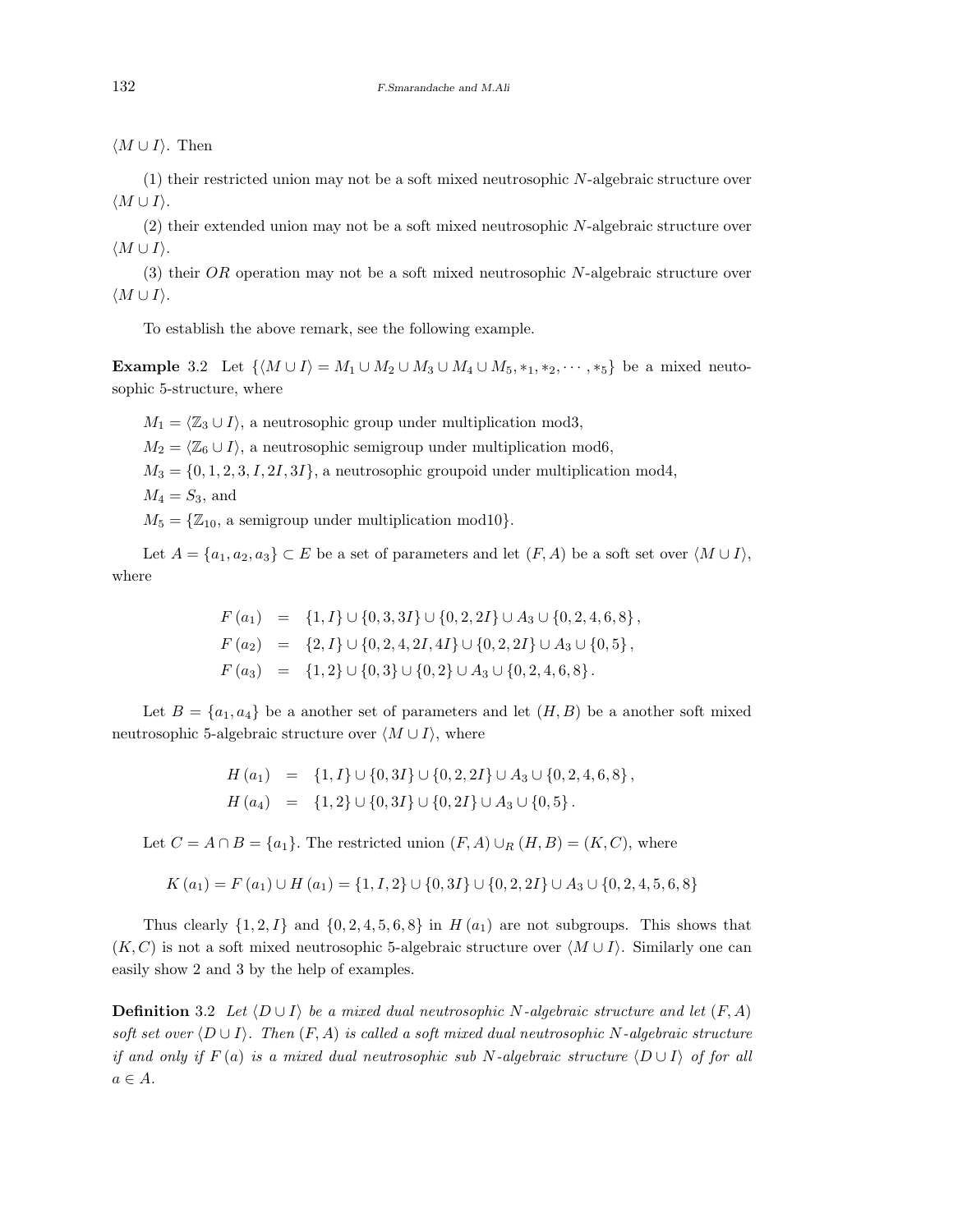Example 3.3 Let  $\{ \langle D \cup I \rangle = D_1 \cup D_2 \cup D_3 \cup D_4 \cup D_5, *_1, *_2, \cdots, *_5 \}$  be a mixed dual neutosophic 5-algebraic structure, where

 $D_1 = L_7(4)$ ,  $D_2 = S_4$ ,  $D_3 = \{Z_{10}$ , a semigroup under multiplication modulo 10},  $D_4 = \{0, 1, 2, 3, \text{ a groupoid under multiplication modulo } 4\},$  $D_5 = \langle L_7 (4) \cup I \rangle.$ 

Let  $A = \{a_1, a_2\}$  be a set of parameters and let  $(F, A)$  be a soft set over  $\langle D \cup I \rangle$ , where

$$
F(a_1) = \{e, 2\} \cup A_4 \cup \{0, 2, 4, 6, 8\} \cup \{0, 2\} \cup \{e, eI, 2, 2I\},
$$
  

$$
F(a_2) = \{e, 3\} \cup S_4 \cup \{0, 5\} \cup \{0, 2\} \cup \{e, eI, 3, 3I\}
$$

Clearly  $(F, A)$  is a soft mixed dual neutrosophic -structure over  $\langle D \cup I \rangle$ .

**Theorem** 3.1 If  $\langle D \cup I \rangle$  is a mixed dual neutrosophic N-algebraic structure. Then  $(F, A)$  over  $\langle D \cup I \rangle$  is also a soft mixed dual neutrosophic N-algebraic structure.

**Proposition** 3.4 Let  $(F, A)$  and  $(H, B)$  be two soft mixed dual neutrosophic N-algebraic structures over  $\langle D \cup I \rangle$ . Then their intersection is again a soft mixed dual neutrosophic N-algebraic structure over  $\langle D \cup I \rangle$ .

*Proof* The proof is straightforward.  $\Box$ 

**Proposition** 3.5 Let  $(F, A)$  and  $(H, B)$  be two soft mixed dual neutrosophic N-algebraic structures over  $\langle D \cup I \rangle$ . If  $A \cap B = \phi$ , then  $(F, A) \cap (H, B)$  is a soft mixed dual neutrosophic  $N$ -algebraic structure over  $\langle D \cup I \rangle$ .

*Proof* The proof is straightforward.  $\square$ 

**Proposition** 3.6 Let  $(F, A)$  and  $(H, B)$  be two soft mixed dual neutrosophic N-algebraic structures over  $\langle D \cup I \rangle$ . Then

(1) their extended intersection is a soft mixed dual neutrosophic N-algebraic structure over  $\langle D \cup I \rangle$ ;

(2) their restricted intersection is a soft mixed dual neutrosophic N-algebraic structure over  $\langle D \cup I \rangle$ :

(3) their AND operation is a soft mixed dual neutrosophic N-algebraic structure over  $\langle D \cup I \rangle$ .

**Remark** 3.2 Let  $(F, A)$  and  $(H, B)$  be two soft mixed Dual neutrosophic N-algebraic structures over  $\langle D \cup I \rangle$ . Then

(1) their restricted union may not be a soft mixed dual neutrosophic N-algebraic structure over  $\langle D \cup I \rangle$ ;

(2) their extended union may not be a soft mixed dual neutrosophic N-algebraic structure over  $\langle D \cup I \rangle$ ;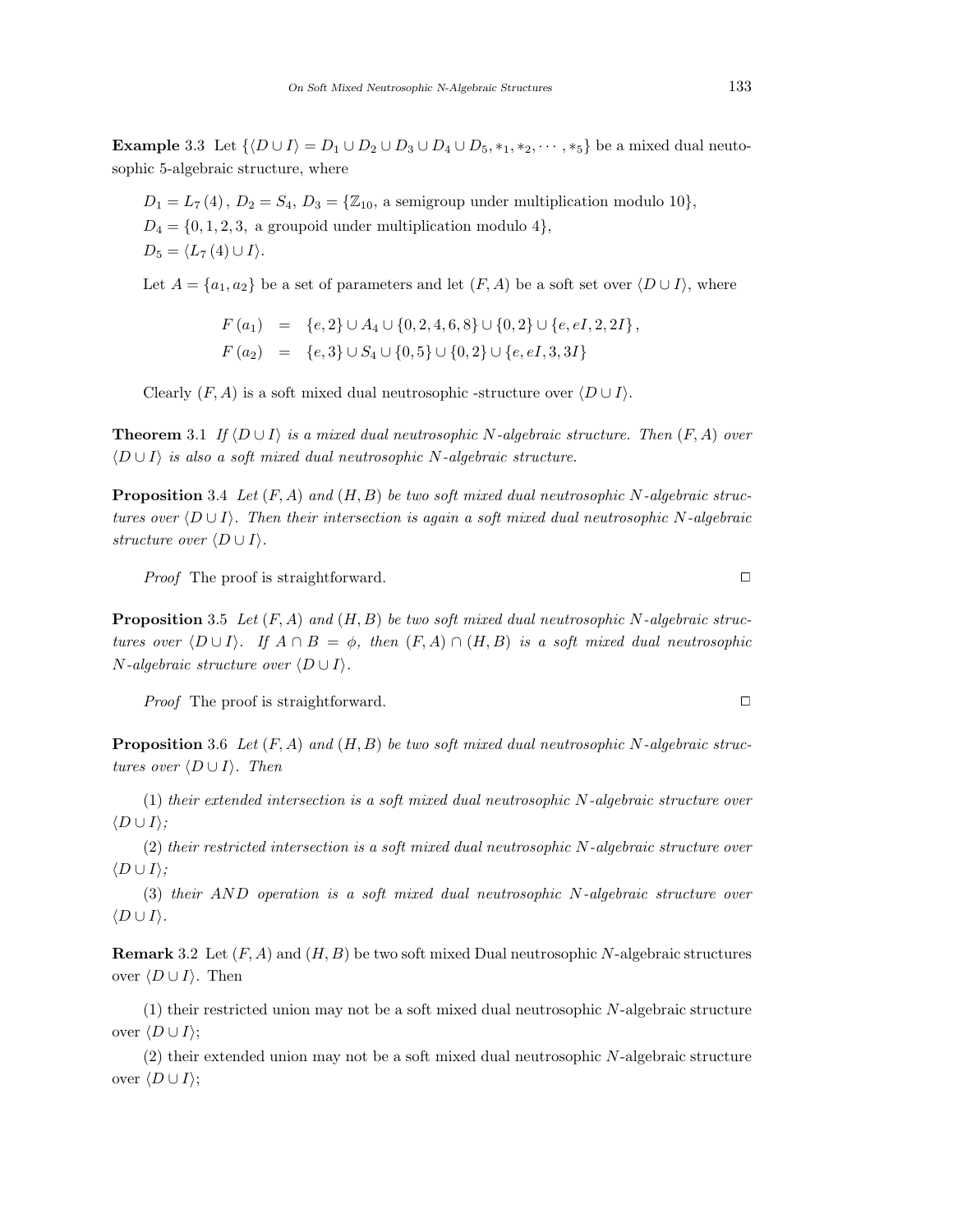(3) their OR operation may not be a soft mixed dual neutrosophic N-algebraic structure over  $\langle D \cup I \rangle$ .

One can easily establish the above remarks by the help of examples.

**Definition** 3.3 Let  $\langle W \cup I \rangle$  be a weak mixed neutrosophic N-algebraic structure and let  $(F, A)$ soft set over  $\langle W \cup I \rangle$ . Then  $(F, A)$  is called a soft weak mixed neutrosophic N-algebraic structure if and only if F (a) is a weak mixed neutrosophic sub N-structure of  $\langle W \cup I \rangle$  for all  $a \in A$ .

**Theorem** 3.2 If  $\langle W \cup I \rangle$  is a weak mixed neutrosophic N-algebraic structure. Then  $(F, A)$ over  $\langle W \cup I \rangle$  is also a soft weak mixed neutrosophic N-algebraic structure.

The restricted intersection, extended intersection and the AND operation of two soft weak mixed neutrosophic N-algebraic structures is again soft weak mixed neutrosophic N-algebraic structures.

The restricted union, extended union and the OR operation of two soft weak mixed neutrosophic N-algebraic structures may not be soft weak mixed neutrosophic N-algebraic structures.

**Definition** 3.4 Let  $\langle V \cup I \rangle$  be a weak mixed dual neutrosophic N-algebraic structure and let  $(F, A)$  soft set over  $\langle V \cup I \rangle$ . Then  $(F, A)$  is called a soft weak mixed dual neutrosophic Nalgebraic structure if and only if  $F(a)$  is a weak mixed dual neutrosophic sub N-structure of  $\langle V \cup I \rangle$  for all  $a \in A$ .

**Theorem** 3.3 If  $\langle V \cup I \rangle$  is a weak mixed dual neutrosophic N-algebraic structure. Then  $(F, A)$ over  $\langle V \cup I \rangle$  is also a soft weak mixed dual neutrosophic N-algebraic structure.

The restricted intersection, extended intersection and the AND operation of two soft weak mixed dual neutrosophic N-algebraic structures is again a soft weak mixed dual neutrosophic N-algebraic structures.

The restricted union, extended union and the OR operation of two soft weak mixed dual neutrosophic N-algebraic structures may not be soft weak mixed dual neutrosophic N-algebraic structures.

**Definition** 3.5 Let  $(F, A)$  and  $(H, B)$  be two soft mixed neutrosophic N-algebraic structures over  $\langle M \cup I \rangle$ . Then  $(H, B)$  is called soft mixed neutrosophic sub N-algebraic structure of  $(F, A)$ , if

 $(1)$   $B \subseteq A$ ;

(2) H (a) is a mixed neutrosophic sub N-structure of F (a) for all  $a \in A$ .

It is important to note that a soft mixed neutrosophic N-algebraic structure can have soft weak mixed neutrosophic sub N-algebraic structure. But a soft weak mixed neutrosophic sub N-structure cannot in general have a soft mixed neutrosophic N-structure.

**Definition** 3.6 Let  $\langle V \cup I \rangle$  be a weak mixed neutrosophic N-algebraic structure and let  $(F, A)$ be a soft set over  $\langle V \cup I \rangle$ . Then  $(F, A)$  is called a soft weak mixed deficit neutrosophic N-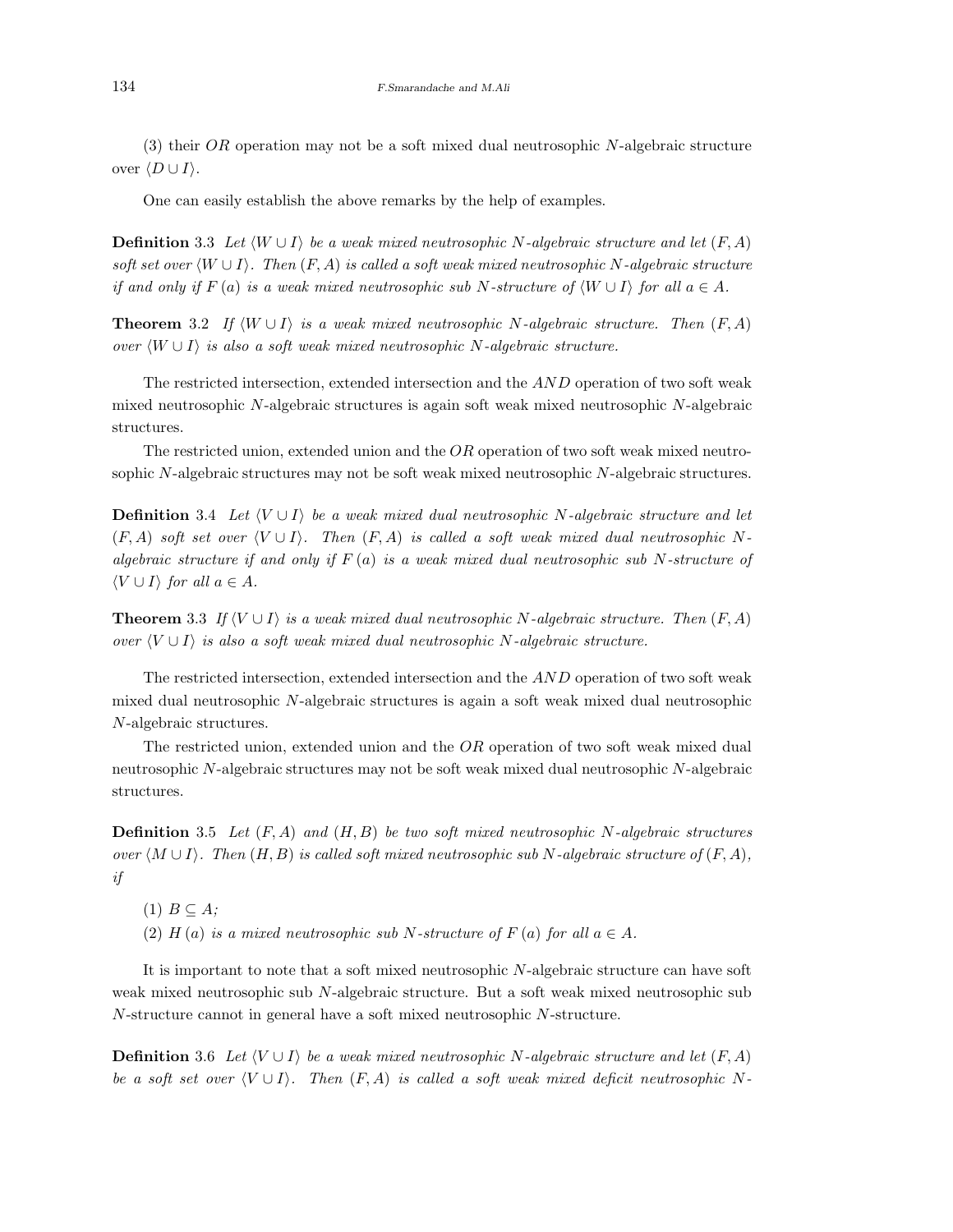algebraic structure if and only if  $F(a)$  is a weak mixed deficit neutrosophic sub N-structure of  $\langle V \cup I \rangle$  for all  $a \in A$ .

**Proposition** 3.7 Let  $(F, A)$  and  $(H, B)$  be two soft weak mixed deficit neutrosophic N-algebraic structures over  $\langle V \cup I \rangle$ . Then

(1) their extended intersection is a soft weak mixed deficit neutrosophic N-algebraic structure over  $\langle V \cup I \rangle$ ;

(2) their restricted intersection is a soft weak mixed deficit neutrosophic N-algebraic structure over  $\langle V \cup I \rangle$ ;

(3) their AND operation is a soft weak mixed deficit neutrosophic N-algebraic structure over  $\langle V \cup I \rangle$ .

**Remark** 3.3 Let  $(F, A)$  and  $(H, B)$  be two soft weak mixed deficit neutrosophic N-algebraic structures over  $\langle V \cup I \rangle$ . Then

(1) their restricted union may not be a soft weak mixed deficit neutrosophic N-algebraic structure over  $\langle V \cup I \rangle$ ;

(2) their extended union may not be a soft weak mixed deficit neutrosophic N-algebraic structure over  $\langle V \cup I \rangle$ ;

(3) their OR operation may not be a soft weak mixed deficit neutrosophic N-algebraic structure over  $\langle V \cup I \rangle$ .

One can easily establish the above remarks by the help of examples.

**Definition** 3.7 Let  $\langle M \cup I \rangle$  be a mixed neutrosophic N-algebraic structure and let  $(F, A)$ soft set over  $\langle M \cup I \rangle$ . Then  $(F, A)$  is called a soft Lagrange mixed neutrosophic N-algebraic structure if and only if F (a) is a Lagrange mixed neutrosophic sub N-structure of  $\langle M \cup I \rangle$  for all  $a \in A$ .

**Theorem** 3.4 If  $\langle M \cup I \rangle$  is a Lagrange mixed neutrosophic N-algebraic structure. Then  $(F, A)$ over  $\langle M \cup I \rangle$  is also a soft Lagrange mixed neutrosophic N-algebraic structure.

**Remark** 3.4 Let  $(F, A)$  and  $(H, B)$  be two soft Lagrange mixed neutrosophic N-algebriac structures over  $\langle M \cup I \rangle$ . Then

(1) their restricted union may not be a soft Lagrange mixed neutrosophic N-algebraic structure over  $\langle M \cup I \rangle$ ;

(2) their extended union may not be a soft Lagrange mixed neutrosophic N-algebraic structure over  $\langle M \cup I \rangle$ ;

(3) their AND operation may not be a soft Lagrange mixed neutrosophic N-algebraic structure over  $\langle M \cup I \rangle$ ;

(4) their extended intersection may not be a soft Lagrange mixed neutrosophic N-algebraic structure over  $\langle M \cup I \rangle$ ;

(5) their restricted intersection may not be a soft Lagrange mixed neutrosophic N-algebraic structure over  $\langle M \cup I \rangle$ .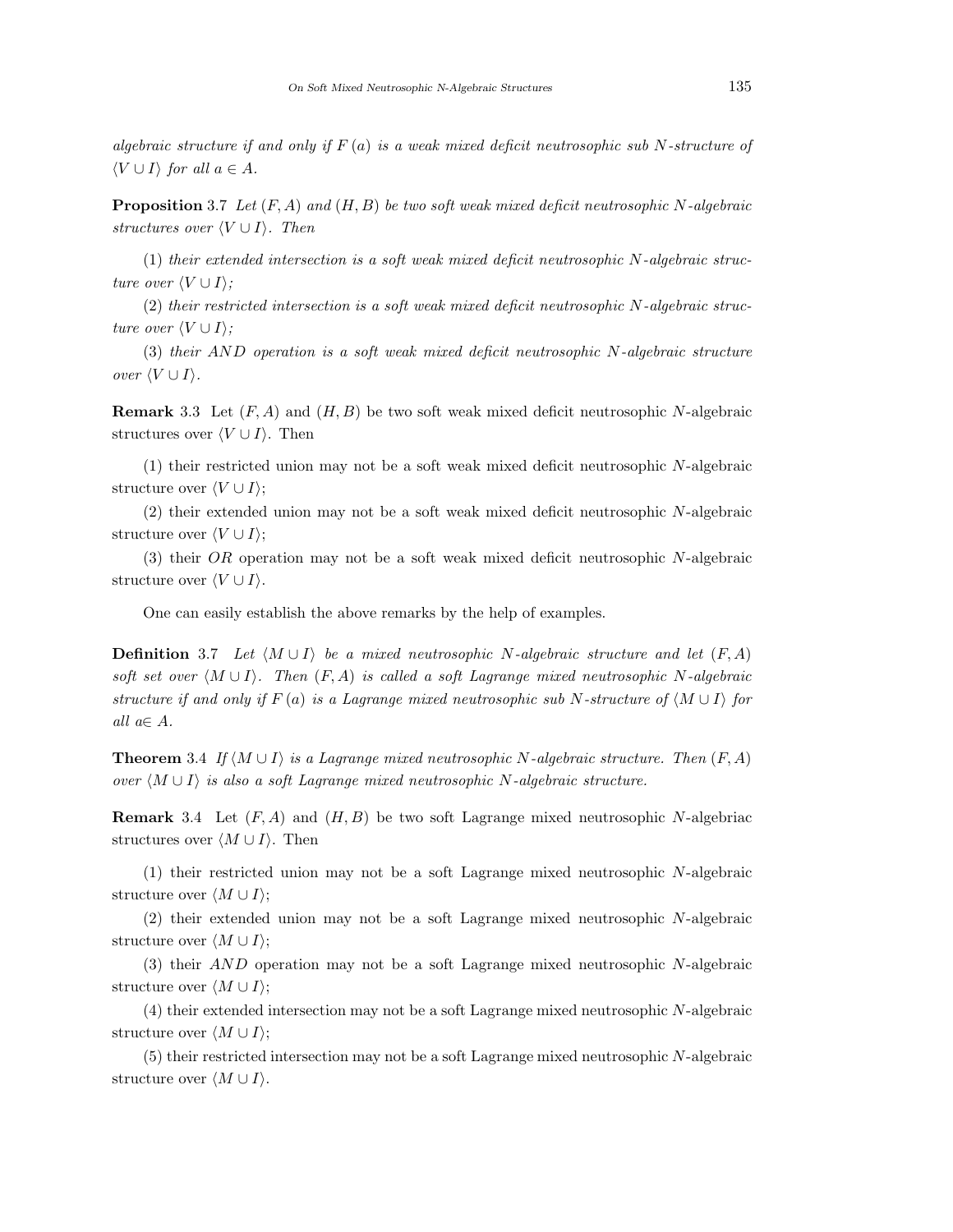(6) their  $OR$  operation may not be a soft Lagrange mixed neutrosophic N-algebraic structure over  $\langle M \cup I \rangle$ .

One can easily establish the above remarks by the help of examples.

Now on similar lines, we can define soft Lagrange weak deficit mixed neutrosophic Nalgebraic structures.

**Definition** 3.8 Let  $\langle M \cup I \rangle$  be a mixed neutrosophic N-algebraic structure and let  $(F, A)$  be a soft set over  $\langle M \cup I \rangle$ . Then  $(F, A)$  is called a soft weak Lagrange mixed neutrosophic Nalgebraic structure if and only if  $F(a)$  is not a Lagrange mixed neutrosophic sub N-structure of  $\langle M \cup I \rangle$  for some  $a \in A$ .

**Remark** 3.5 Let  $(F, A)$  and  $(H, B)$  be two soft weak Lagrange mixed neutrosophic N-algebraic structures over  $\langle M \cup I \rangle$ . Then

(1) their restricted union may not be a soft weak Lagrange mixed neutrosophic N-algebraic structure over  $\langle M \cup I \rangle$ ;

(2) their extended union may not be a soft weak Lagrange mixed neutrosophic N-algebraic structure over  $\langle M \cup I \rangle$ ;

(3) their AND operation may not be a soft weak Lagrange mixed neutrosophic N-algebraic structure over  $\langle M \cup I \rangle$ ;

(4) their extended intersection may not be a soft weak Lagrange mixed neutrosophic Nalgebraic structure over  $\langle M \cup I \rangle$ ;

(5) their restricted intersection may not be a soft weak Lagrange mixed neutrosophic Nalgebraic structure over  $\langle M \cup I \rangle$ ;

(6) their OR operation may not be a soft weak Lagrange mixed neutrosophic N-algebraic structure over  $\langle M \cup I \rangle$ .

One can easily establish the above remarks by the help of examples. Similarly we can define soft weak Lagrange weak deficit mixed neutrosophic N-algebraic structures.

**Definition** 3.9 Let  $\langle M \cup I \rangle$  be a mixed neutrosophic N-algebraic structure and let  $(F, A)$  be a soft set over  $\langle M \cup I \rangle$ . Then  $(F, A)$  is called a soft Lagrange free mixed neutrosophic N-algebraic structure if and only if F (a) is not a Lagrange mixed neutrosophic sub N-structure of  $\langle M \cup I \rangle$ for all  $a \in A$ .

**Theorem** 3.5 If  $\langle M \cup I \rangle$  is a Lagrange free mixed neutrosophic N-algebraic structure. Then  $(F, A)$  over  $\langle M \cup I \rangle$  is also a soft Lagrange free mixed neutrosophic N-algebraic structure.

**Remark** 3.6 Let  $(F, A)$  and  $(H, B)$  be two soft Lagrange free mixed neutrosophic N-algebraic structures over  $\langle M \cup I \rangle$ . Then

(1) their restricted union may not be a soft Lagrange free mixed neutrosophic N-algebraic structure over  $\langle M \cup I \rangle$ ;

(2) their extended union may not be a soft Lagrange free mixed neutrosophic N-algebraic structure over  $\langle M \cup I \rangle$ ;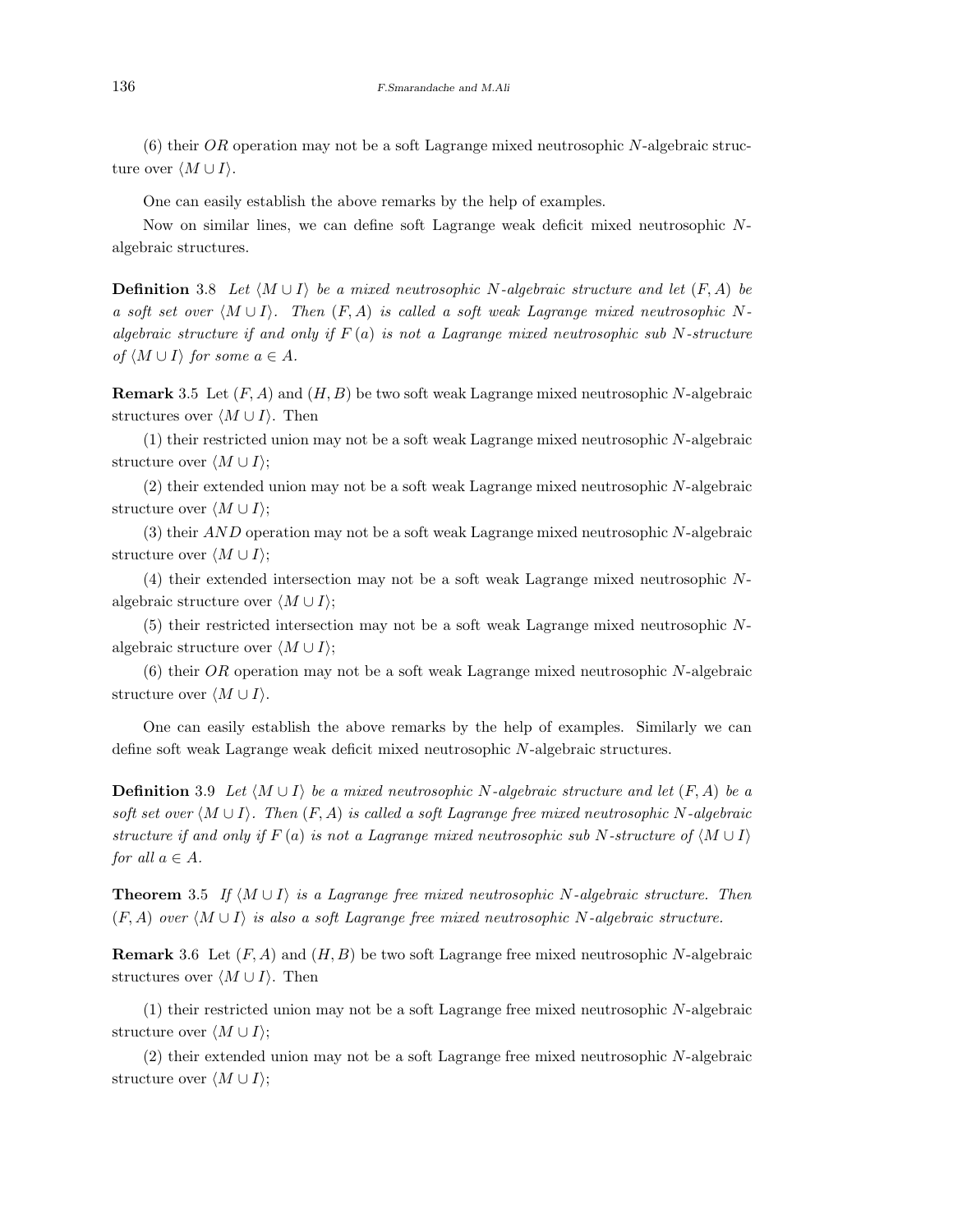(3) their AND operation may not be a soft Lagrange free mixed neutrosophic N-algebraic structure over  $\langle M \cup I \rangle$ ;

(4) their extended intersection may not be a soft Lagrange free mixed neutrosophic Nalgebraic structure over  $\langle M \cup I \rangle$ ;

(5) their restricted intersection may not be a soft Lagrange free mixed neutrosophic Nalgebraic structure over  $\langle M \cup I \rangle$ ;

(6) their OR operation may not be a soft Lagrange free mixed neutrosophic N-algebraic structure over  $\langle M \cup I \rangle$ .

One can easily establish the above remarks by the help of examples. Similarly we can define soft Lagrange free weak deficit mixed neutrosophic N-algebraic structures.

### §4. Conclusion

This paper is an extension of soft sets to mixed neutrosophic N-algebraic structures. Their related properties and results are explained with illustrative examples.

#### References

- [1] H.Aktas and N.Cagman, Soft sets and soft group, Inf. Sci., 177(2007), 2726-2735.
- [2] M.Ali, F.Smarandache, M.Shabir and M.Naz, Soft neutrosophic bigroup and soft neutrosophic N-group, Neutrosophic Sets and Systems, 2 (2014), 55-81.
- [3] M.I.Ali, F.Feng, X.Y Liu, W.K.Min and M.Shabir, On some new operations in soft set theory, Comput. Math. Appl., (2008), 2621-2628.
- [4] M.Ali, F.Smarandache, and M.Shabir, Soft neutrosophic groupoids and their generalization, Neutrosophic Sets and Systems, 6 (2014), 62-81.
- [5] M.Ali, F.Smarandache, M.Shabir and M.Naz, Soft neutrosophic ring and soft neutrosophic field, Neutrosophic Sets and Systems, 3 (2014), 55-62.
- [6] M.Ali, C.Dyer, M.Shabir and F.Smarandache, Soft neutrosophic loops and their generalization, Neutrosophic Sets and Systems, 4 (2014), 55-75.
- [7] M.Ali, F.Smarandache, M.Naz and M.Shabir, Soft neutrosophic bi-LA-semigroup and soft neutrosophic N-LA-semigroup, Neutrosophic Sets and Systems, 5 (2014), 45-58.
- [8] M.Ali, M.Shabir, M.Naz and F.Smarandache, Soft neutrosophic semigroups and their generalization, Scientia Magna, Vol.10, 1(2014), 93-111.
- [9] M.Aslam, M.Shabir, A.Mehmood, Some studies in soft LA-semigroup, Journal of Advance Research in Pure Mathematics,  $3$  (2011),  $128 - 150$ .
- [10] K.Atanassov, Intuitionistic fuzzy sets, Fuzzy Sets Syst., Vol.64, 2(1986), 87-96.
- [11] W.B.V.Kandasamy and F.Smarandache, Some Neutrosophic Algebraic Structures and Neutrosophic N-Algebraic Structures, Hexis, 2006.
- [12] W.B.V.Kandasamy and F.Smarandache, N-Algebraic Structures and S-N-Algebraic Structures, Hexis, Phoenix, 2006.